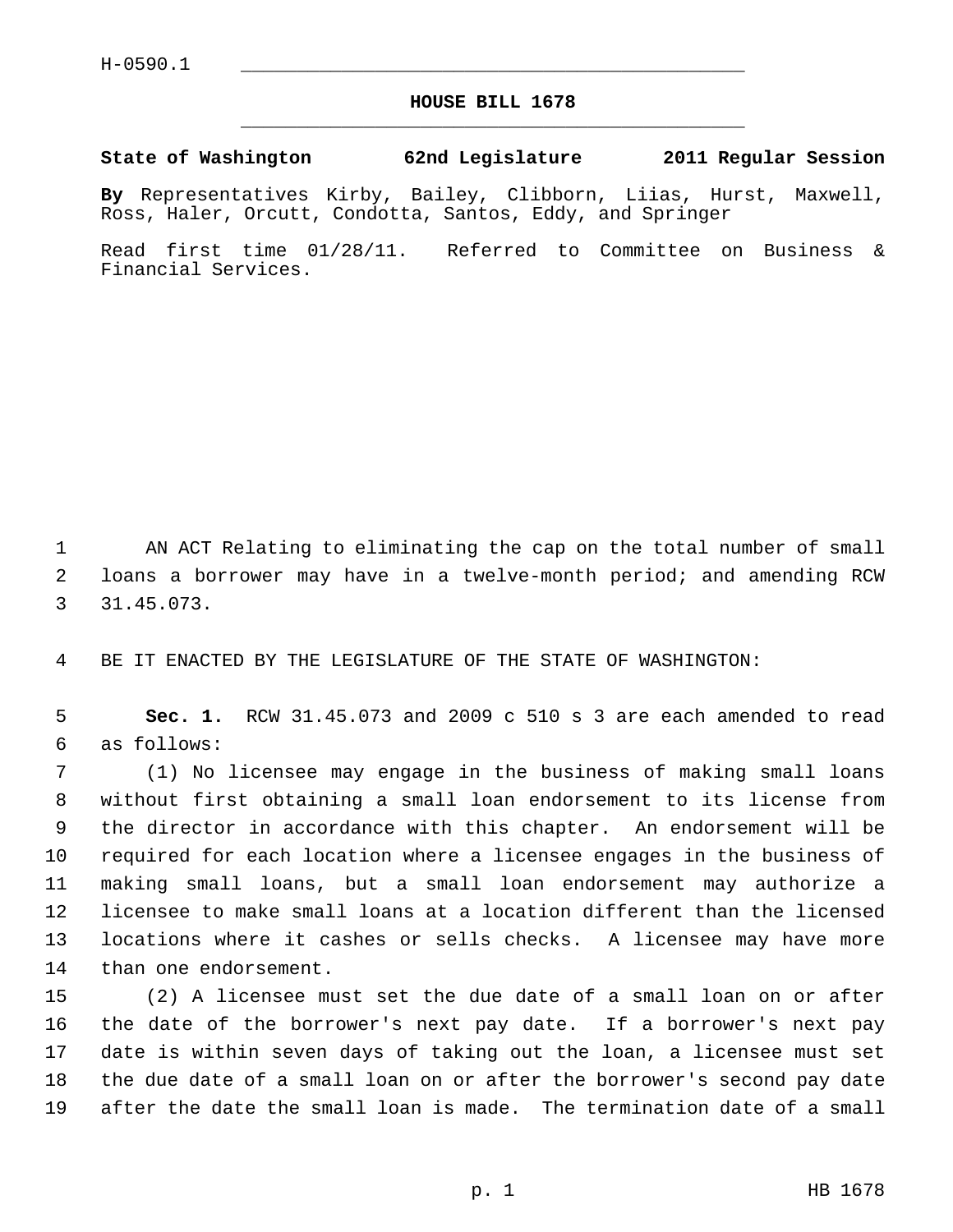1 loan may not exceed the origination date of that same small loan by 2 more than forty-five days, including weekends and holidays, unless the 3 term of the loan is extended by agreement of both the borrower and the 4 licensee and no additional fee or interest is charged. The maximum 5 principal amount of any small loan, or the outstanding principal 6 balances of all small loans made by all licensees to a single borrower 7 at any one time, may not exceed seven hundred dollars or thirty percent 8 of the gross monthly income of the borrower, whichever is lower. A 9 licensee is prohibited from making a small loan to a borrower who is in 10 default on another small loan until after that loan is paid in full or 11 two years have passed from the origination date of the small loan, 12 whichever occurs first.

13 (3) A licensee is prohibited from making a small loan to a borrower 14 in an installment plan with any licensee until after the plan is paid 15 in full or two years have passed from the origination date of the 16 installment plan, whichever occurs first.

17 (4) ((A borrower is prohibited from receiving more than eight small 18 loans from all licensees in any twelve-month period. A licensee is 19 prohibited from making a small loan to a borrower if making that small 20 loan would result in a borrower receiving more than eight small loans 21 from all licensees in any twelve-month period.

22  $(5)$ ) A licensee that has obtained the required small loan 23 endorsement may charge interest or fees for small loans not to exceed 24 in the aggregate fifteen percent of the first five hundred dollars of 25 principal. If the principal exceeds five hundred dollars, a licensee 26 may charge interest or fees not to exceed in the aggregate ten percent 27 of that portion of the principal in excess of five hundred dollars. If 28 a licensee makes more than one loan to a single borrower, and the 29 aggregated principal of all loans made to that borrower exceeds five 30 hundred dollars at any one time, the licensee may charge interest or 31 fees not to exceed in the aggregate ten percent on that portion of the 32 aggregated principal of all loans at any one time that is in excess of 33 five hundred dollars. The director may determine by rule which fees, 34 if any, are not subject to the interest or fee limitations described in 35 this section. It is a violation of this chapter for any licensee to 36 knowingly loan to a single borrower at any one time, in a single loan 37 or in the aggregate, more than the maximum principal amount described 38 in this section.